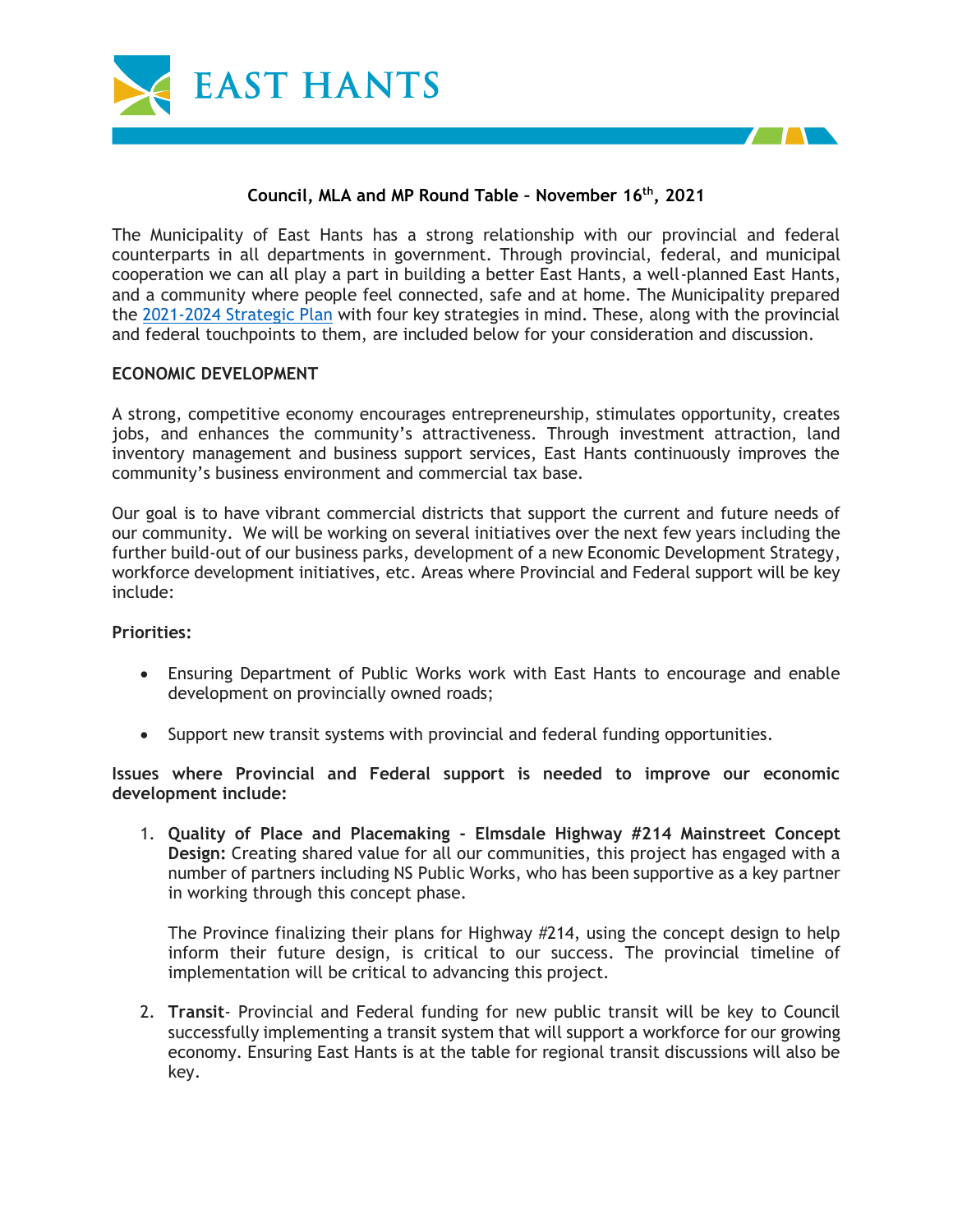

- 3. **Physician Recruitment**  In multiple areas of East Hants, Economic and Business Development staff have been working to support the NSH regional Recruiter. Council has also invested in marketing funds for video development and a website specifically for physician recruitment. **All provincial efforts to support physician and health care worker recruitment will benefit the residents and businesses in East Hants.**
- 4. **Tourism –** East Hants has traditionally worked closely with Tourism Nova Scotia and ACOA to develop and grow our tourism package. Continued provincial and federal funding will be essential to continue to grow this sector and aid in the revitalization of rural Nova Scotia. WE look forward to working with Minister Dunn and the Communities, Culture, Tourism and Heritage team.

## **SUSTAINABLE INFRASTRUCTURE**

Infrastructure represents the foundation of any community. It includes roads, facilities, and systems that keep the community functional and people moving.

Our goal is to provide infrastructure that addresses the needs of our growing community. Key infrastructure for East Hants includes transportation, trails and active transportation, water and wastewater infrastructure and recreation assets.

#### **Priorities:**

- Ensuring provincial and federal consultation with municipalities, the level of government most impacted by regulation related to water, wastewater and the environment
- Provincial support in the Windsor Railway licencing/ownership issue
- Provincial acquisition of the DAR railway line and support to build out the trail system
- Extended Producer Responsibility for recycling materials

### **For all municipalities the key to building and maintaining infrastructure is:**

- Stable infrastructure funding with easily understood programs and simplicity in administration.
- Federally (administered Provincially), the Canada Community-Building Fund (CCBF) (formerly Gas Tax) agreement expires in 2024. Continued predictable funding of this nature is a necessity for well planned asset management programs to operate. Finalizing a new agreement as soon as possible will aid in our long-term planning and is essential to our success.
- Legislation and regulation passed at the Federal and Provincial level must be consultative and must consider the impact such regulations will have on municipal expenditures, capital expenditures and our limited human resources.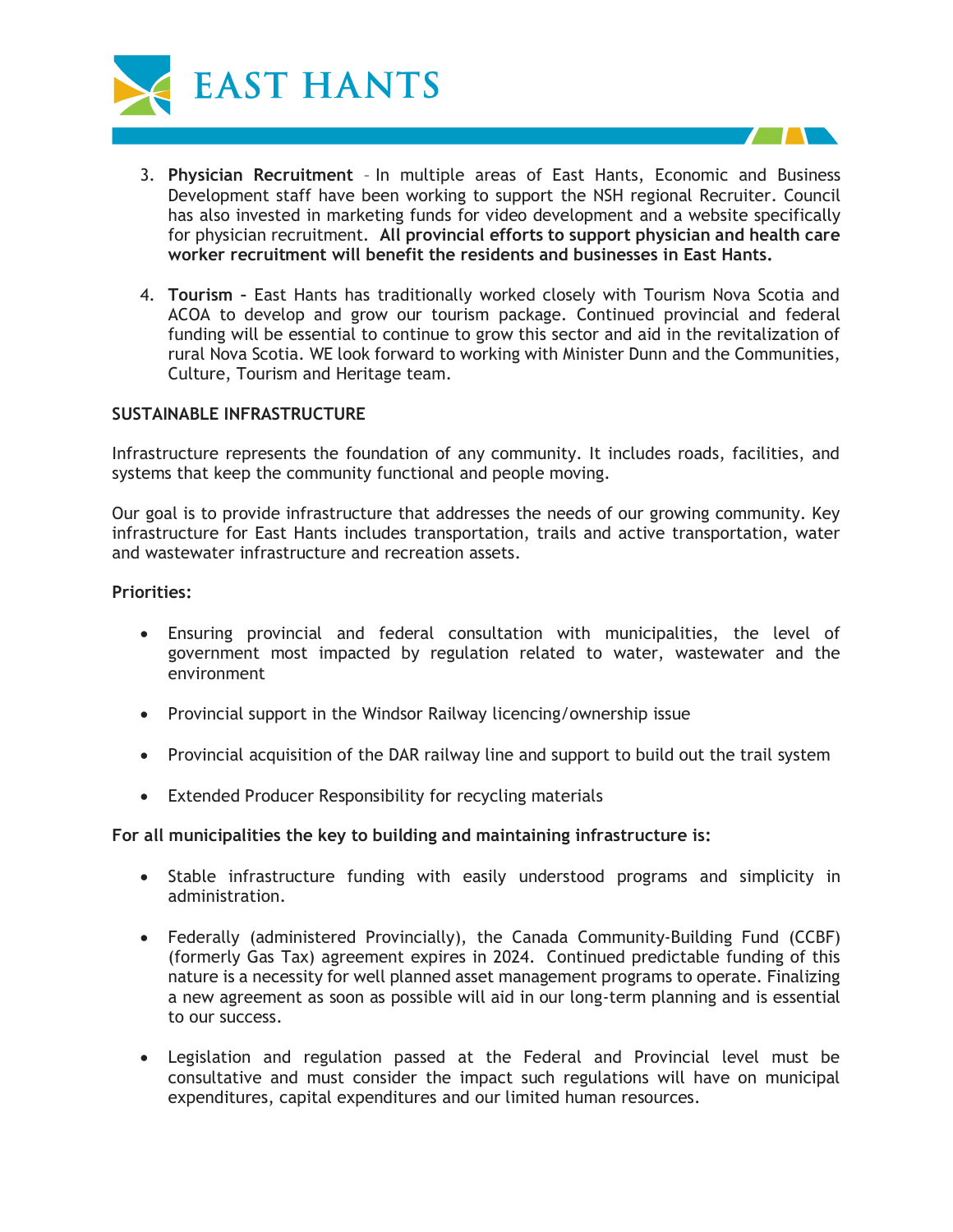

• Support for non-profit and community groups who provide essential services to our community (social, recreational, health, etc.)

## **Issues where Provincial and Federal support is needed to improve the sustainability of our communities include:**

- **Extended Producer Responsibility (EPR)**
	- $\circ$  Municipalities have been abiding by the Solid Waste Resource Management Regulations since 1995, having made significant investment in programming and infrastructure (over \$25 million annually for blue bag recycling alone), all funded by the tax payers of NS
	- $\circ$  Nova Scotia consumers are paying the national product prices that support Printed Paper and Packaging (PPP) programs in other provinces, but receive none of the benefits because Nova Scotia has no EPR program
	- $\circ$  The Province needs to develop legislation and regulations, in support of a full EPR for PPP model as proposed by the NSFM to government some time ago.
- **Water Security – prioritizing the protection and conservation of watersheds**
	- $\circ$  Add mandatory efficiency ratings on watercraft use (restrict engine sizes, promote/prioritize non emission watercraft use)
	- $\circ$  Reduction of plastic waste, and cleanup programs (Fresh Water focus)
	- $\circ$  Promote and support public drinking water systems and their expansion in supporting the needs of access to fresh drinking water (will become more and more critical as the extremes of climate change impact the country from coast to coast)
- **Wastewater Utility stewardship**
	- o Banning "Flushable Wipes" national education effort required on what not to flush
	- o Increasing funding for advancements in technology
- **Green Energy/Program Support**
	- $\circ$  A specific funding program to support solar panel addition (or other green energy generation methods) for use on Water & Wastewater sites to offset energy use requirements for processing.
	- $\circ$  Funding for municipal units who are prepared to transition fleet vehicles to electric – requirements include charging infrastructure and vehicle acquisition.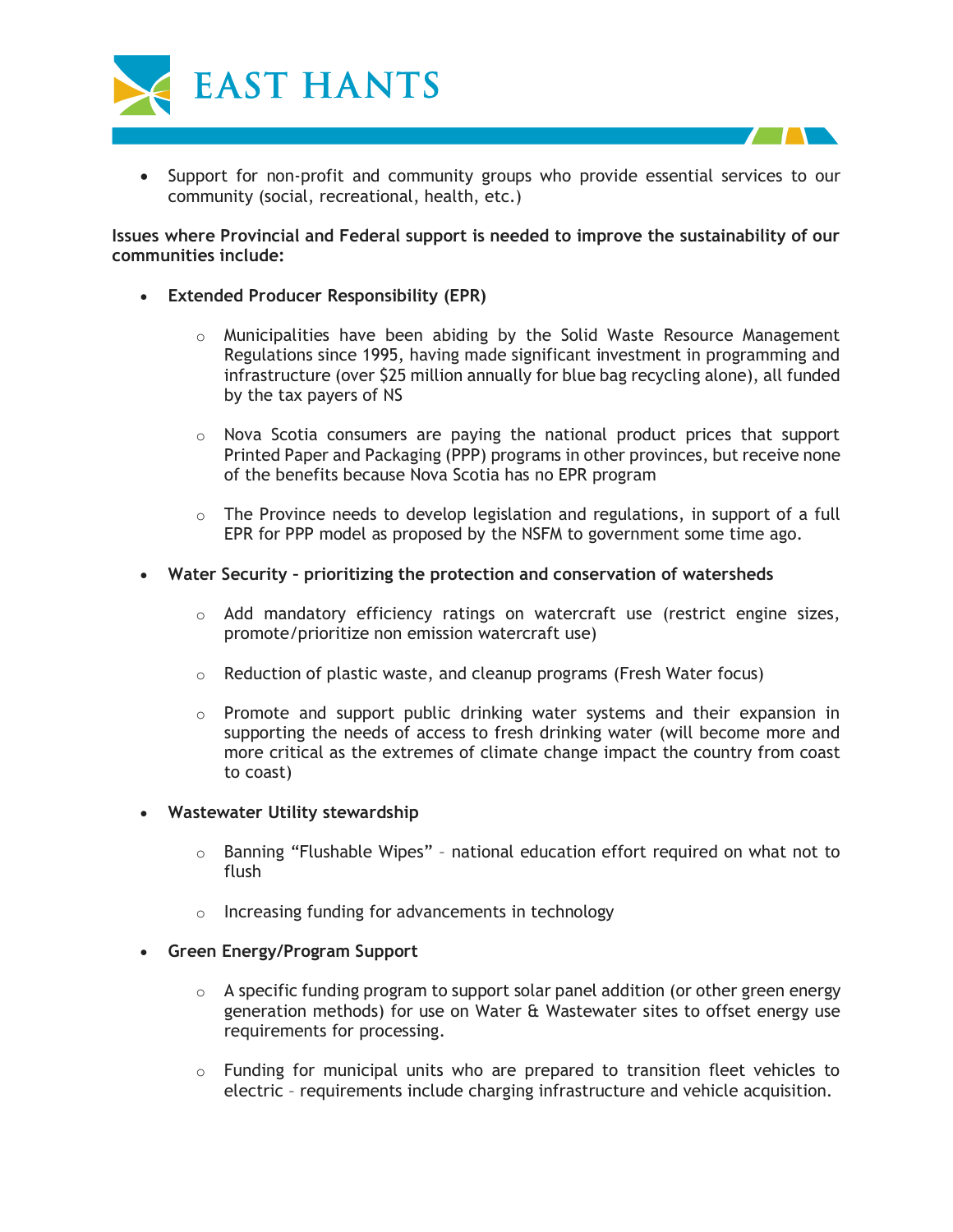

- **Waste To Energy –** Municipalities need a national standard on what is acceptable for use, and enable those technologies to deal with both the transitional waste and waste that has been previously buried in our landfills.
- **Rails to Trails Mount Uniacke –** Provincial influence is required to enable the return on critical railbed that has been abandoned in Mount Uniacke, to a trail system for the community.
- **Active Transportation -** East Hants currently has an active application for active transportation trail throughout Elmsdale that will change the way people can move throughout the community. This project is contingent on receiving funding and will be key to development of our full AT network throughout the Corridor.
- **DAR Line -** The Municipality has discussed the long-term development of the DAR line through rural East Hants as a multimodal trail system. Is ownership of this land an objective of the provincial government? What support would be available to the municipality if East Hants worked with the NFP groups to build out the trail?

## **CORPORATE EXCELLENCE**

Success of the municipality depends on public trust. This relationship with the public is achieved through open, transparent, and fair decision making, effective public policy, responsible financial management, exceptional service delivery, and effective communication.

Our goal is to provide greater value to the community by improving the way we do business. Although primarily internal initiatives, the areas of provincial and federal assistance include:

- **MGA Review**  East Hants is looking forward to the work that was done on the Municipal Government Act reform being actioned and put through the legislative process. Several changes were recommended to the Provincial government several years ago.
- **Provincial CAP Assessment Program:**
	- Phasing out the CAP assessment program so the taxation system can return to a fair and transparent method of taxation. The NSFM has proposed a model to phase out the CAP, an all-party committee was struck to review the CAP and the issue has gone silent for many months. Part of this recommendation was also to keep an application-based program in place so people who see sudden and dramatic increases in their homes will still have protection.
	- Phasing out the CAP is key to re-establishing fairness in taxation for new home buyers, seniors and those who live in lower valued homes. The impact of the CAP program on taxpayers (who is overpaying and paying less because of the program) can be seen at: [https://nsfm.ca/cap\\_map.html#8.74/44.87102/-62.54756](https://nsfm.ca/cap_map.html#8.74/44.87102/-62.54756)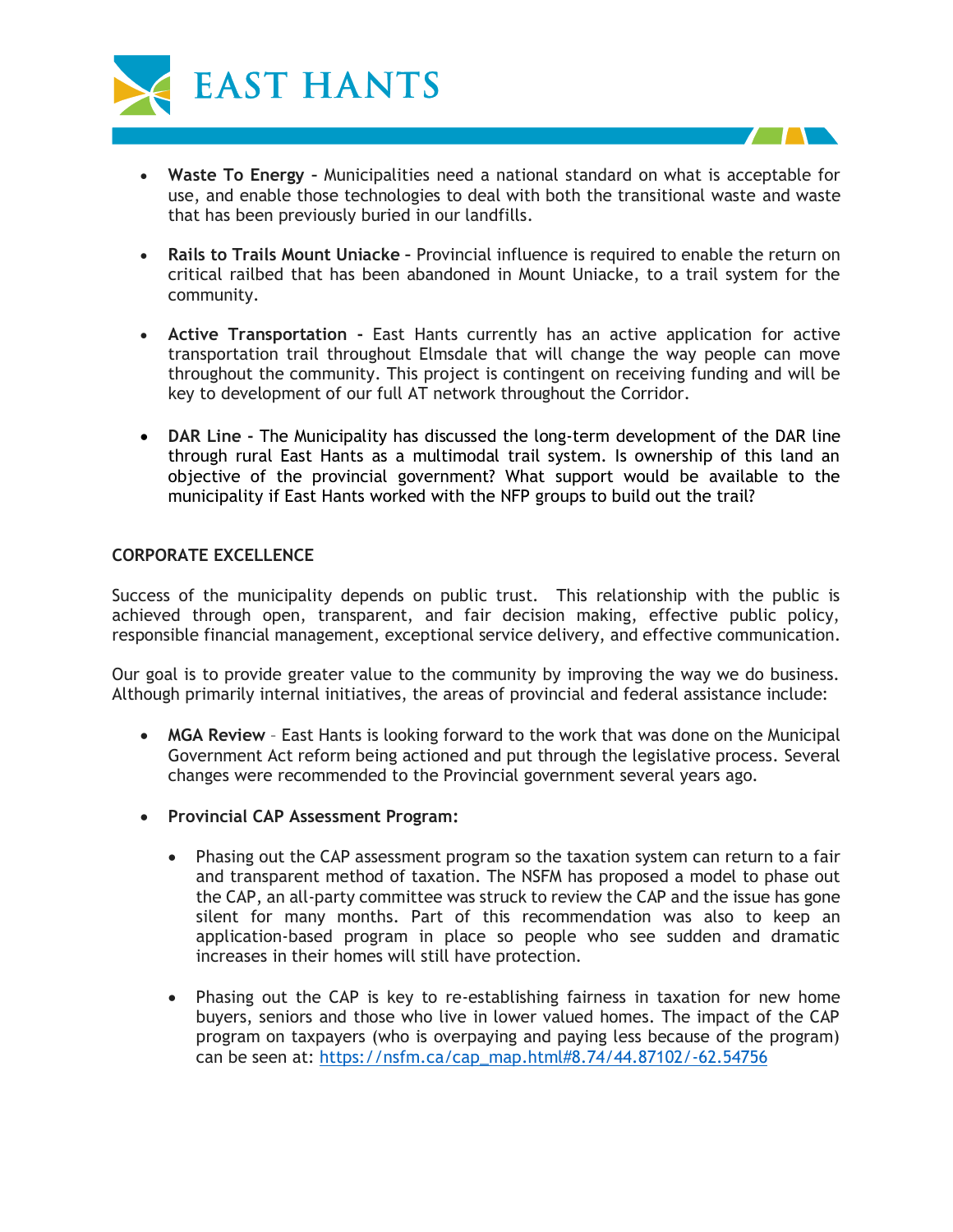

# **STRONG COMMUNITY**

A strong community is where people feel a sense of pride, are safe, connected and active. This is achieved through long-range community planning and by supporting those who live, work and visit in East Hants.

Our goal is to provide services, programs, and facilities, through direct service delivery and collaboration with others, that allow people and businesses to thrive.

### **Priorities:**

- Ensuring municipalities maintain their autonomy in decision making planning issues as an example.
- Cost controls in place for housing, education and RCMP services.
- Ensuring schools have sufficient capacity to meet the demands of our growing communities. Discussion of crowded elementary schools and the need for a new high school for Hants East are often topics of conversation in the community.
- A future recreation/community facility is needed for the Mount Uniacke area.

**Issues where Provincial and Federal support is needed to improve the strength of our communities include:**

- **Fire Service** Having to secure a fire scene with site security until a fire inspector arrives is a burden to the volunteer fire service – this is required by the Fire Marshall's office. The Inspectors do not respond for hours (even days) and site security is a challenge both with volunteers and security contractors dependability.
- **Property tax and Deed Transfer Tax proposals**  recent proposals of the new PC government in Nova Scotia have indicated that they will be implementing a 5% Deed Transfer Tax program for those purchasing property from outside Nova Scotia and an additional \$2.00/\$100 of assessment on out-of-province owned properties. Consideration needs to be given around municipal involvement in these programs (avoid our involvement if possible) and the impact these policies will have on immigration and investment attraction to Nova Scotia.
- **Provincial Senior Property Tax Rebate –** East Hants was part of the pilot that seniors apply direct to the Province and the Province reaches out via Excel spreadsheet for the required financial information to municipalities. This change shifted the burden to the Province (which reduced the burden of this provincial program on municipal staff) however the program participants are experiencing significant delays in receiving their rebates.